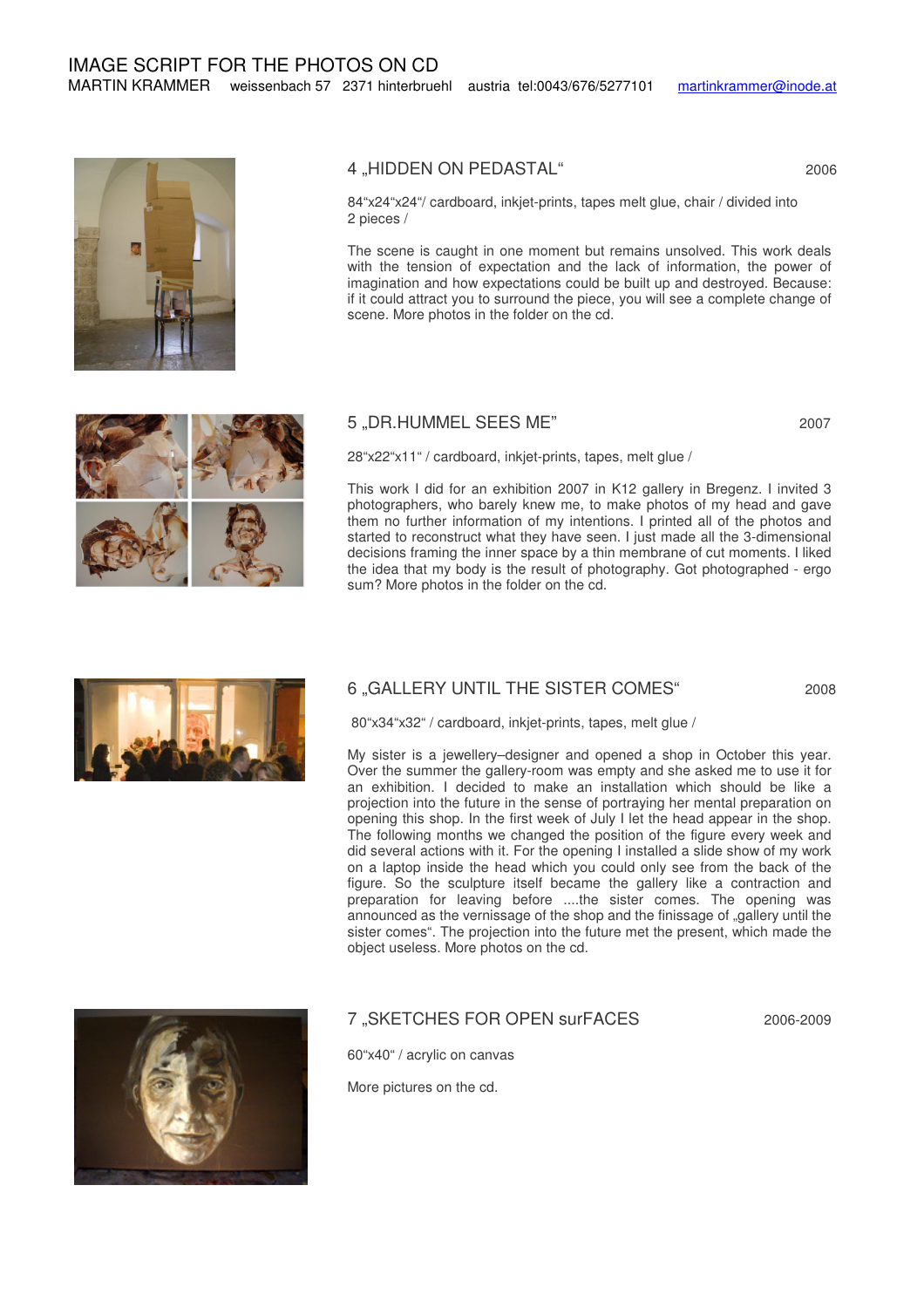



## 8 "CREME DU PORN" 2006

19"x22"x6" / cardboard, inkjet-prints, tapes, melt glue /

This object I like very much for its explicity which happens as a result of this technique. It is a shift and a conclusion: the edge of the object for example is defined by the printed edge on the photo and additionally the paper itself got cut and bended. It does not fit properly but it creates some kind of vibration between the sources of information. For the other part of the object I took photos from the screen by moving the camera rather fast until the single picture was disappearing, kind of cleaning the information out of the pictures. The intention was to get more on the side of the material. The information is suppressed to emphasize the expression of rotation.

### 9 "TESTING THE FITNESS" 2007

various sizes / panini stickers, tapes, computer-ventilator /

This is kind of fun project I did together with my daughter. We were collecting these panini stickers which are very popular here before big soccer events like world-championships. What was interesting to me was the huge amount of portraits of the same size and setting and the strict structure of nations and team colours. So we started to make collages, sometimes tiny exchanges between stickers or nations or sometimes brutal exchanges between the faces - good fun. Then we thought we would need kind of evaluation to find our team. So my daughter came up with the idea we should test their fitness. Ok. So we took a computer van and fixed the players one by one on the van. If they fell off due to the rotation they were not fit enough. This testing action you can see in the video while we are talking about the players and their fitness. Video on the cd



#### 10 "POLISTYROLKISSES" since 2003

12.8"x8.8"x7.2" / polystyrene board, inkjet-prints, tapes, mounting device, lighting bulb or LED

Is a series about desire. I invited some friends for a photo session and asked them to kiss different plates of glass. These photos I bended and mounted in a thermoplastic formed box of polystyrene. So the image got a 3-dimensional appearance with its own space. The borderline of the available space between subject and desired object is marked by the print of the lips. I made these objects for several locations and exhibitions, also illuminated versions for an exhibition in a chapel in 2006, which became rather spooky – in a good way I think. More photos on the cd.



#### 11 ANATOMY SUITE" since 2006

various sizes / cardboard, inkjet-prints, tapes, CAD /

It is not an artwork itself, it's more of a research section for the way how I can solve various anatomic problems with paper as a material. It's a project that will never be finished. It's my ambition to have a more or less coherent technique to apply on figurative paper sculpture, a kind of language, which I can develop and play with. Most of the work is with models in smaller scale and autocad, where I design the net of the object. It is an archive where I collect sketches, drawings, models, computer files, photos, and on the other hand it is a stage to arrange small tableaux and narrative scenes such as "eve". More photos on the cd.